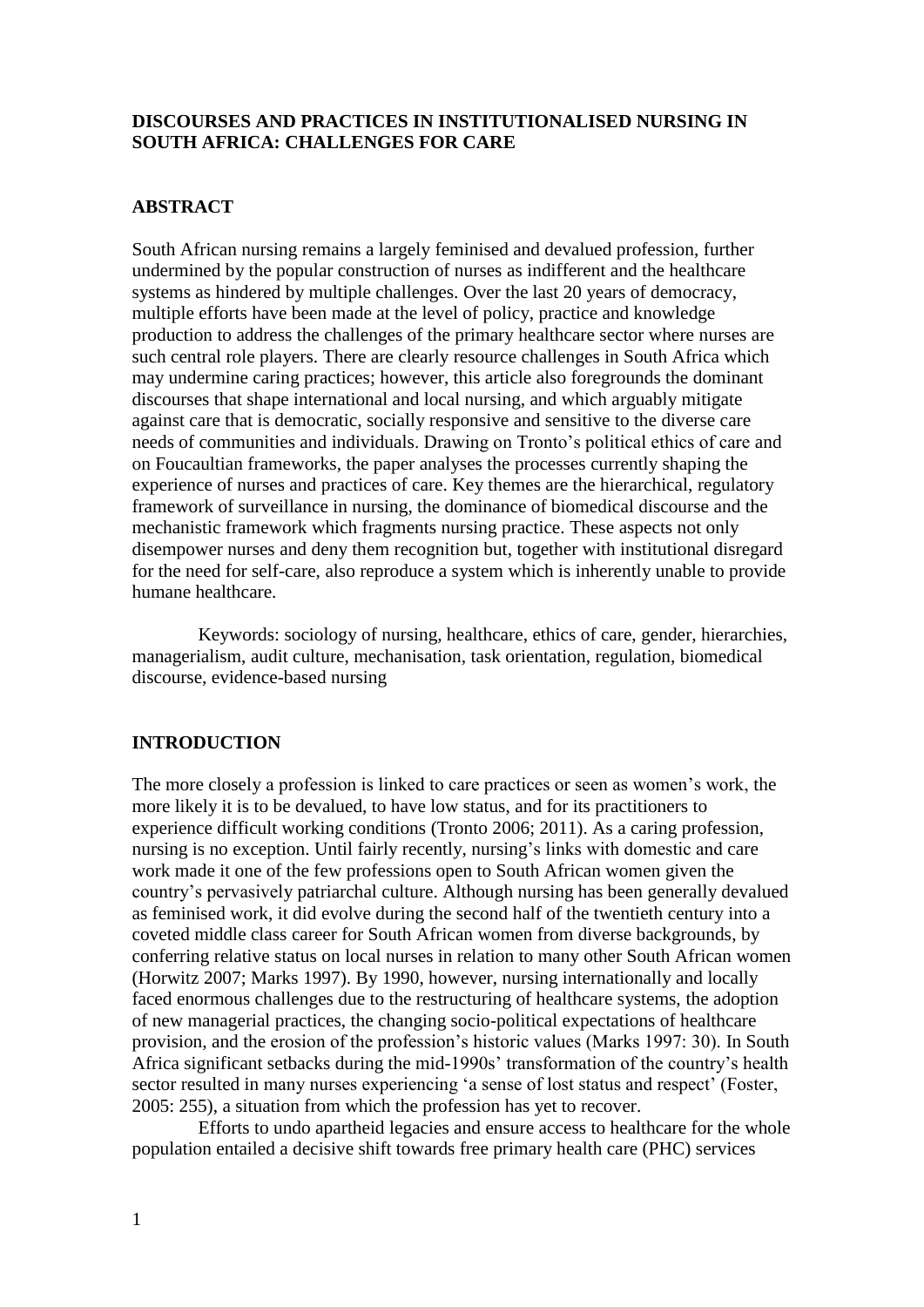within a district health system. Nurses bore the brunt of the pressures of increased attendance at hospitals and clinics when the new policy was rapidly introduced in a government health system that was unprepared in terms of staffing and training (Foster 2005). This worsened working conditions in nursing in South Africa in the new democracy at a time when nurses could reasonably have expected the emphasis on human rights and women's rights would work to their benefit rather than disadvantage.

Lobbying by the Democratic Nursing Organisation of South Africa (DENOSA), mass action and the general crisis in the public health sector led, in 2007, to the implementation of the occupation-specific dispensation (OSD), a financial incentive strategy through which government aimed 'to attract, motivate and retain' nurses (Ditlopo, Blaauw, Rispel, Thomas and Bidwell 2013: 139). But it had uneven and limited impact (DoH 2013: 28–29; Ditlopo, Blaauw, Rispel, Thomas and Bidwell 2013), without significantly salvaging the profession's image. Ongoing concerns about adequate remuneration, professional development, support and respect are evident in the Nursing Compact produced at the 2011 National Nursing Summit (DoH 2013: 78–79), as well as in the Positive Practice Environments (PPE) campaign launched by DENOSA and the South Africa Medical Association (SAMA) in 2013.

Nurses form the largest single group of healthcare providers in South Africa and thus play a vital role in health service delivery (Rispel 2010). However, as elsewhere, South African nursing must contend with popular constructions of nurses as uncaring or inhumane (Oosthuizen 2012; Sellman 2012). And while some South African studies indicate that patients and the public may appraise nurses significantly more positively than media reports suggest (Magoro, Hoque and Van der Heever 2011; Meiring and Van Wyk 2013), other patient satisfaction surveys show that unfriendly and rude attitudes of nurses and doctors cause patient dissatisfaction (Khoza, Du Toit and Roos 2010; Phaswana-Mafuya, Peltzer and Stevenson Davids 2011). There is also evidence of patient disregard and neglect in some healthcare institutions (Fassin 2008).

Uncaring attitudes may quite possibly relate to nurses' poor working conditions. Job dissatisfaction, occupational stress and burnout are prevalent among public sector nurses, and problems exist in the private sector too (Ackerman and Bezuidenhout 2007; Bruce and Sangweni 2012; Klopper, Coetzee, Pretorius and Bester 2012; Pillay 2009a; Rothmann, Van der Colff and Rothmann 2006). Studies highlight the exodus of South African nurses, with many quitting the profession for employment in other sectors or leaving South Africa to pursue higher salaries and better working conditions in healthcare institutions abroad (Bagraim 2013; Mokoka, Ehlers and Oosthuizen 2011; Pillay 2009b). Among the many push factors are inadequate remuneration; understaffing; excessive workloads; long, asocial and inflexible work hours; unsafe or dirty working environments; inadequate equipment and supplies; despondency over bad quality care due to large patient numbers; verbal or physical abuse in the workplace; poor management; lack of recognition; lack of career advancement possibilities; and burnout (Mokoka, Oosthuizen and Ehlers 2010; Mokoka, Ehlers and Oosthuizen 2011; Oosthuizen and Ehlers 2007; Pienaar and Bester 2011).

Local quantitative studies confirm that poor work conditions detrimentally affect nursing care (Eygelaar and Stellenberg 2012; McIntosh and Stellenberg 2009); however, they focus on factors that adversely impact on physical care rather than on nurses' caring attitudes and relationships. In contrast, qualitative studies focusing on nurses' caring concern and relationships with patients show how both the healthcare system's values and practices, together with the nurses' physical and mental wellbeing,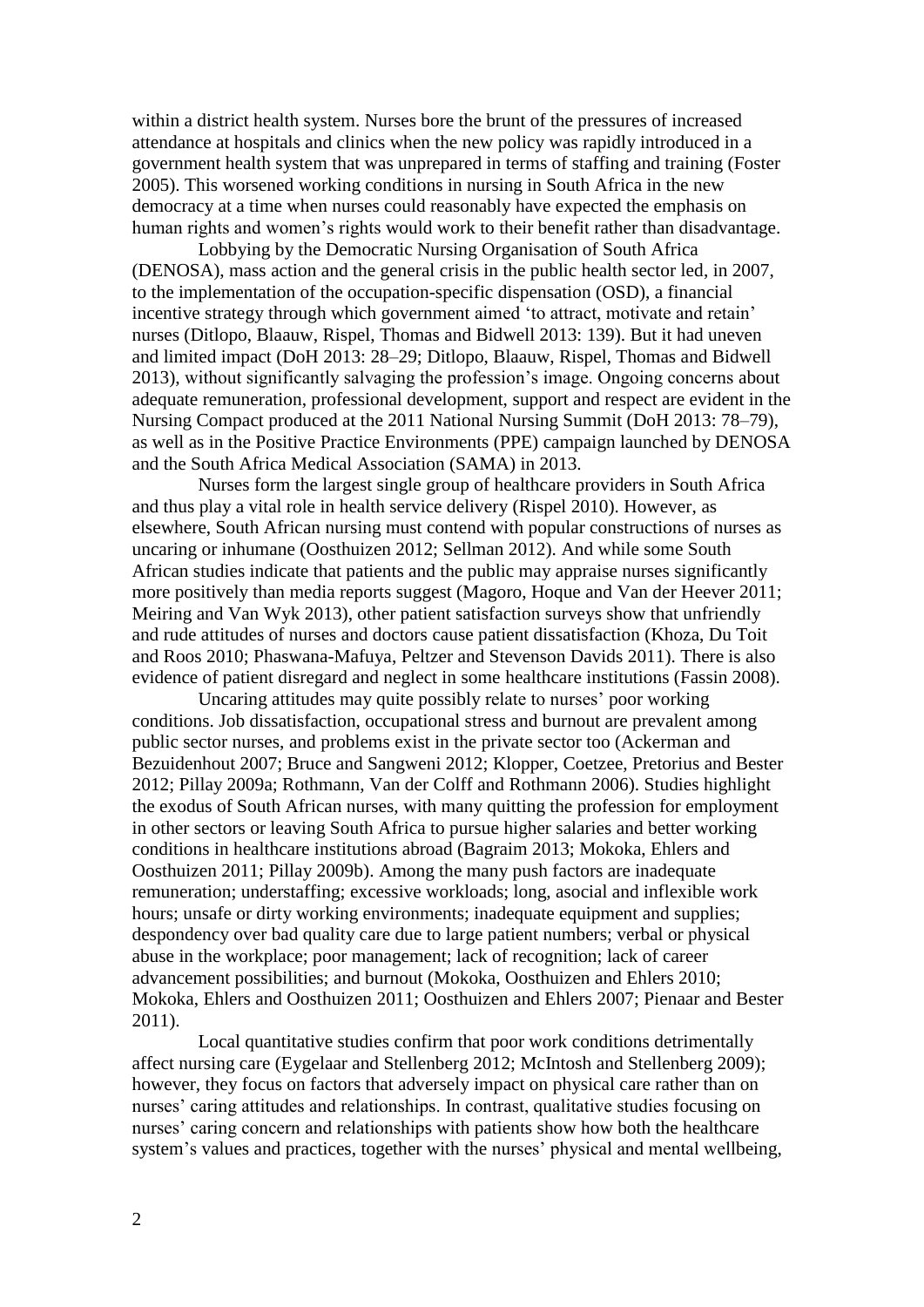their personal experiences, emotions, beliefs, values and inclinations, impact on care and caring (Gaede, Mahlobo, Shabalala, Moloi and Van Deventer 2006; Van der Wal 2006). Gaede *et al.* point out that while holistic care is promoted as an ideal in vision statements, '[t]he orientation of the whole healthcare system seems not to be towards holistic health' (2006: 6) but rather towards a biomedical approach with a poor integration of 'mental, emotional, social and spiritual aspects' of care (2006: 7). Van der Wal (2006: 55) states that factors eroding 'student nurses' caring capacities stem from both the formal educational setting and the clinical setting'. Students report that they cannot learn caring from theory-oriented teaching; that the fragmentation of nursing work prevents them from caring for patients as people; that financial considerations have become dominant for all involved; that the nursing hierarchy and its strict discipline remove their individuality, creativity and spontaneity; and that advancing in nursing means sacrificing caring (Van der Wal 2006).

Nursing care within South African healthcare institutions faces complex challenges. A combination of practical, resource-based inadequacies and – as highlighted above – deeper systemic dynamics impact on caring practices. In this paper we argue that the dominant discourses and practices in nursing undermine care and caring. In explaining our view, we depart from a perspective informed by the feminist democratic ethic of care elaborated by the political scientist, Joan Tronto (1993; 2006; 2008; 2010; 2011; 2013a; 2013b; 2014) and draw on Michel Foucault's (1973; 1977) work on disciplinary power to argue for a stronger focus on the institutional framework of care in nursing. The paper begins by outlining Tronto's feminist democratic ethic of care as a valuable framework for understanding the situation of care workers, in particular nurses. It then analyses contemporary discourses and practices in nursing that exacerbate the contextual challenges outlined above, exploring the interlinked discourses of surveillance, biomedicine, mechanisation and fragmentation within institutionalised nursing in both training and practice. We argue that these undermine the provision of care that is democratic, humane, socially responsive and sensitive to the diverse care needs of communities and individuals.

### **TRONTO'S FEMINIST DEMOCRATIC ETHIC OF CARE**

The feminist democratic ethic of care elaborated by Joan Tronto (2010, 2013a) provides a framework for making ethical questions about care, including the allocation of care responsibilities. As observed by Woods (2014: 95), Tronto's ethic of care is 'as much a political and social discourse as it is an ethical one.' Her approach should thus be distinguished from virtue ethics, feminine versions of care ethics and a bioethics model, all of which have shaped more traditional interpretations of nursing ethics but have not provided sufficiently critical perspectives for transforming unequal power relations in healthcare institutions and society at large (Bowden 2000; Tronto 2014: 14–18). By focusing on making care realities more democratic and just, Tronto's approach holds promise for transforming decision-making structures, interpersonal relationships, professional codes of ethics and care practices in political and social institutions, including in healthcare and nursing (Gallagher 2014).

Broadly, Tronto (2006; 2011) looks from a feminist perspective at the allocation of care work in societies, uncovering the oppression, exploitation and marginalisation experienced by those individuals and groups (mostly girls, women, immigrants, the working class and the poor) who are responsible for the greatest burden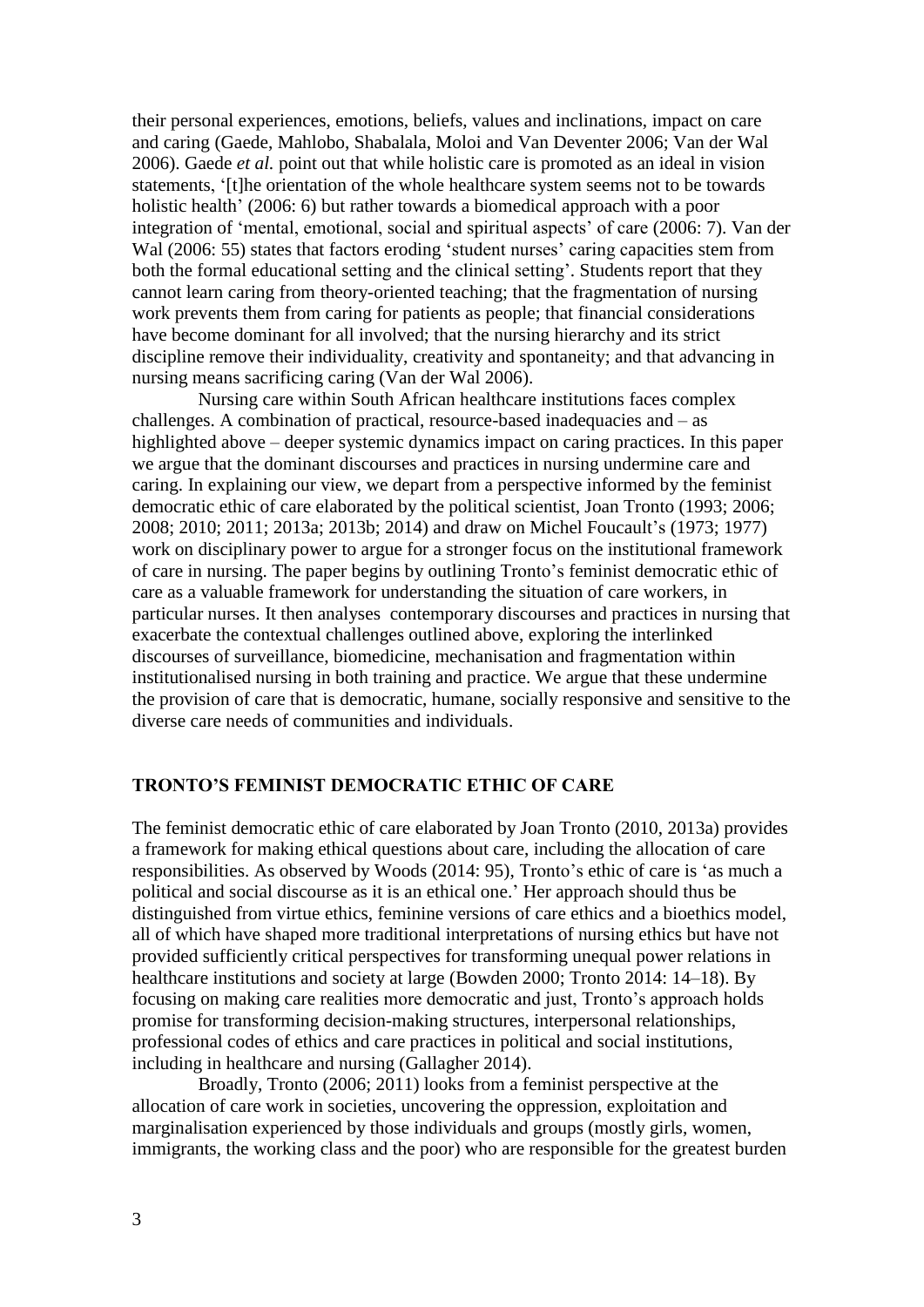of the world's care – whether in the form of unpaid, taken-for-granted care work performed within their own homes, families and communities, or as paid care workers employed by richer households, private or public institutions (cleaners, domestic workers, home carers and nurses).

Tronto draws attention to the political dynamics within care relations where subordinated groups perform care work and the elite exercise privileged irresponsibility, distancing themselves from care practices by purchasing the caring services they need while ignoring the care needs of caregivers (Tronto 1993; 2006). Certain groupings, such as men or those in the middle classes, are more likely to avoid caring responsibilities, this being justified by their contribution to other activities (Tronto 2013a: 33). In her recent work, Tronto (2013a: 30) argues that, in order to democratise care realities, 'democratic politics should center upon assigning responsibilities for care, and for ensuring that democratic citizens are as capable as possible of participating in this assignment of responsibilities'.

A further analytical distinction is made by Tronto (2013a) around five aspects of the care process. These are firstly, caring about, the act of noticing that there are certain care needs that have to be met; secondly, caring for, assuming responsibility for meeting these needs; thirdly, caregiving, the actual work of providing care; fourthly, care-receiving, the responses of those receiving care, including an assessment of the adequacy of the caring acts; and lastly, caring with, ensuring that care needs are met in a manner 'consistent with democratic commitments to justice, equality, and freedom for all' (Tronto 2013a: 23). What these different steps signify is that different parties may be involved in recognising the need for care, delivering the actual care and assessing the caring acts. This is relevant to the analysis of nursing care realities that follows, as it assists with identifying how blame for inadequate care is often assigned incorrectly.

Tronto's (2010: 162) framework for assessing caring within public social institutions argues that three aspects must be understood, namely:

… a clear account of power in the care relationship and thus a recognition of the need for a *politics* of care at every level; second, a way for care to remain *particularistic* and *pluralistic* ; and third, that care should have clear, defined, acceptable *purposes.*

She states that organisations not caring well regard care as a commodity; reduce care to caregiving for dependent and vulnerable persons only; exclude care receivers from decisions as care needs are set organisationally; separate care work along class, caste, gender and race lines; and are perceived by their caregivers as hindering and not supporting care (Tronto 2010: 163–166). She indicates that approaching care as a whole process requires focus on the needs of receivers and care workers alike (Tronto 2010: 162).

As nursing is bound up with practices of care, Tronto's political ethics of care provides a valuable framework for assessing nursing practices. In what follows, we use Tronto's political ethic of care and Foucaultian understandings of disciplinary power to argue that dominant discourses and practices within institutionalised nursing in South Africa undermine the democratisation of care and thus care itself.

## **PRACTICES OF SURVEILLANCE**

Foucaultian understandings of institutional discourses apply an analysis of power as invisible and diffuse, working both positively and negatively through social networks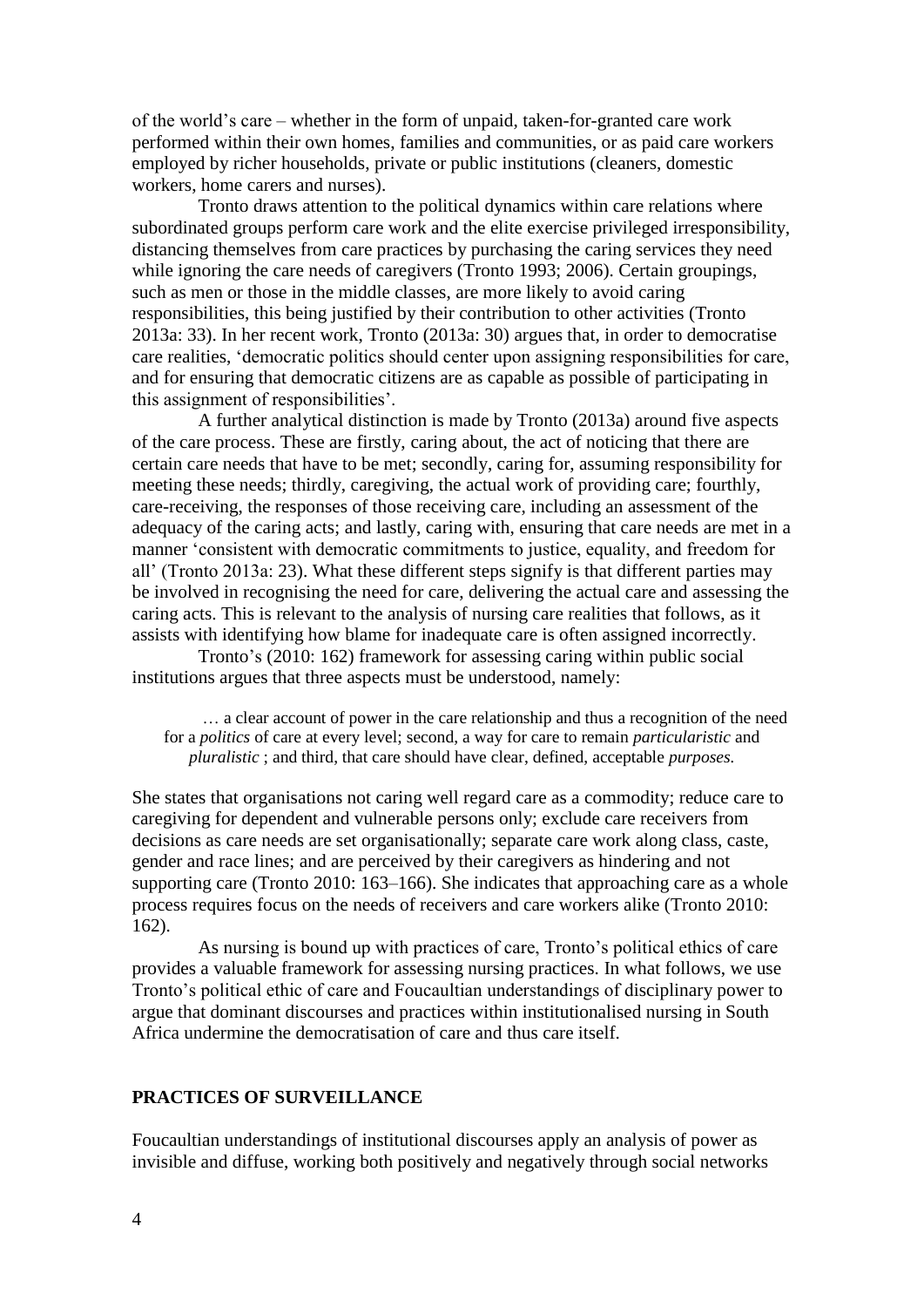(Foucault 1977; Hutchinson, Vickers, Jackson and Wilkes 2006). Central to Foucault's (1977) theory of disciplinary power is the notion of the panopticon, the all-seeing eye of authority, which imposes a sense of surveillance. In healthcare institutions, surveillance also involves treating people as docile bodies subject to the continuous observation of the clinical gaze (Foucault 1973). Critical perspectives on nursing have drawn on Foucault to argue that the profession of nursing is framed in authoritarian and controlling relations that set up caring practices in healthcare facilities as mechanised, regulated and under a disciplinary regime of constant surveillance and corrective normalisation (Gastaldo and Holmes 1999; Perron, Fluet and Holmes 2005). A salient example in South African is the use of hierarchical surveillance practices by nurses to enforce tuberculosis patients' compliance with rigid treatment policies in primary health clinics (Lewin and Green 2009). Such disempowering approaches towards patients exhibit a number of Tronto's (2010) warning signs of an uncaring institution, namely, rigid execution by less qualified care workers of care processes arranged by experts, the assumption that the needs of care receivers are fixed and the exclusion of care receivers from decisions regarding their own care.

Not only do nurses police patients, they also internalise this surveillance and police themselves and each other (Bowden 2000; Darbyshire and Fleming 2008). The system of discipline and scrutiny in which nurses are regulated and in turn discipline patients is framed in a militaristic discourse that inhibits the nurturance and care required for effective nursing. This practice predominates, despite shifts in nursing education towards student autonomy, reflective practice, critical thinking and problembased learning (Darbyshire and Fleming 2008; De Swardt, Du Toit and Botha 2012; Lekalakala-Mokgele 2006). This results in conflicting pedagogical goals and practices.

Nursing students exposed to progressive educational practices have limited opportunity to practise them in the workplace since, '[d]espite agreeable discourses about nurses' professional autonomy, one cannot help but observe that nurses have never been so heavily regulated'(Perron 2013: 155). In professional nursing, conditions of governmentality and surveillance are intensified through the pervasive audit and selfassessment culture dictated by institutional bureaucracies in an attempt to ensure accountability (Rudge 2011). A study of the effect of this on nurses at a KwaZulu-Natal hospital illustrates how 'audit culture makes use of entrenched workplace hierarchies, rather than challenging or changing them', while simultaneously 'creating an illusion that [staff] have greater responsibility and autonomy than in fact they do', resulting in 'a logic whereby the responsibility for any apparent "failure" to fulfil these and other initiatives falls on individual nurses' (Hull 2012: 619, 626).

Nurses are aware of the unfairness of these practices, as evidenced in DENOSA's 2013 Positive Practice Environments campaign launch which drew attention to 'the sad anomalies in the county's [sic] healthcare facilities which often result in the shifting of the blame towards healthcare workers.' Tronto (2010: 165) argues that such inappropriate blaming of caregivers results where the relationship between caregiver and care receiver is oversimplified to exclude other roleplayers in care, for instance government and management.

Current forms of surveillance try to entrench accountability via data collection (DoH 2011b; 2012). Because of this, healthcare institutions focus on complete patient files as an indicator of professional capability and institutional accountability, making nurses accountable for collecting this information. Rather than leaving gaps in the data, information is reportedly falsified by nurses, resulting in files no longer providing accurate information about patients (Hull 2012). This is a disturbing example of how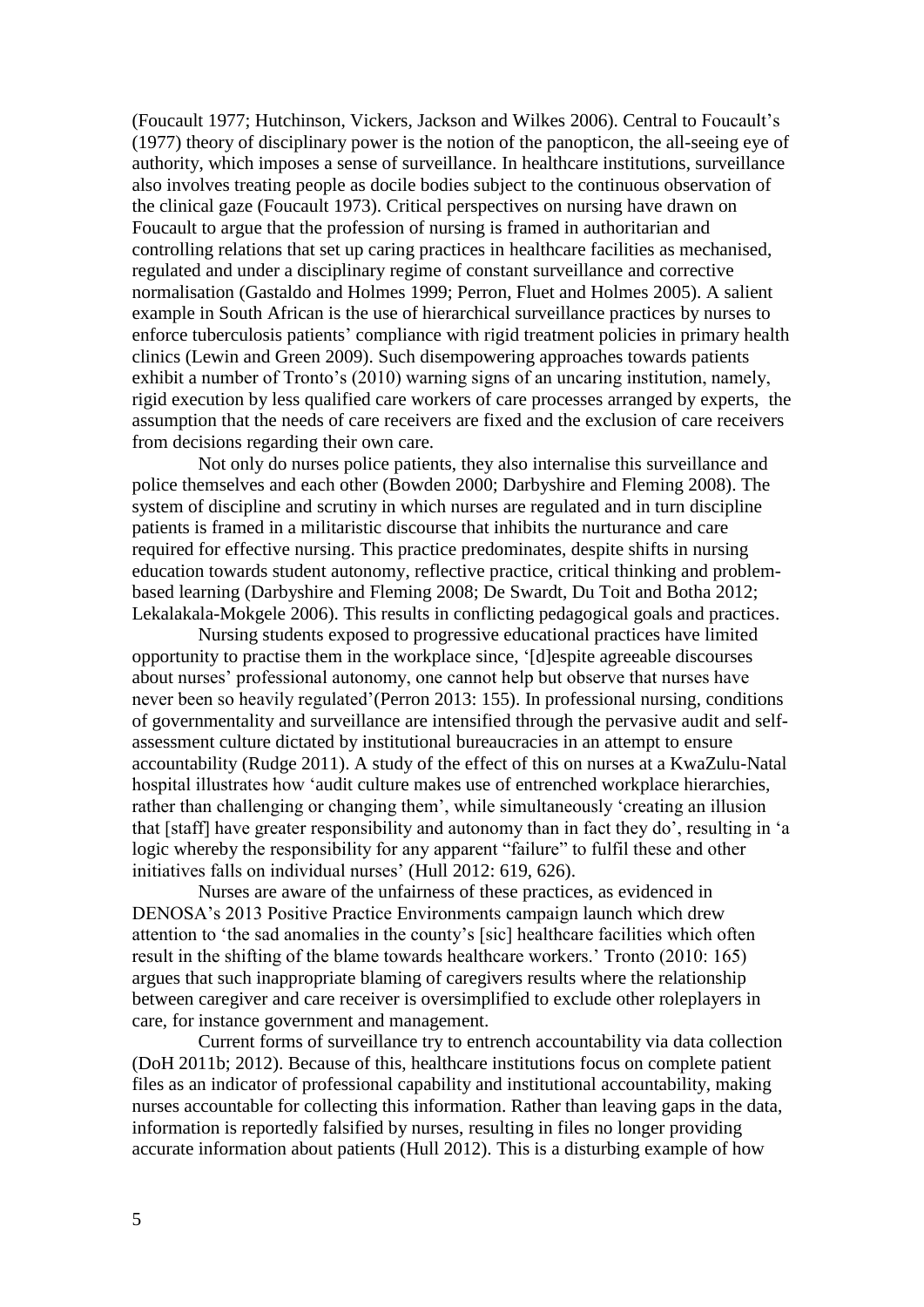surveillance through information management systems can turn care practices into a 'text-action-text sequencing' in which nurses lose sight of actual patients (Rankin and Campbell 2014: 168). According to Hull, 'the preoccupation with administrative procedure and nurse audit actually appears to have a detrimental effect on patient care' (2012: 621); in addition, this kind of new public management ethos also 'becomes a source of intense anxiety [for nurses] and serves to exacerbate [their] workload' (2012: 629). This flags another indication of an uncaring institution, namely one in which caregivers experience organisational requirements as hindrances instead of supportive of care (Tronto 2010).

South African nursing is a very stratified profession, reflected in the codification of several different levels of nursing education qualifications (DoH 2013). Nurses also interact with other health professionals who have their own occupational hierarchies, resulting in a complex web of power relationships emerging in the nursing arena (Hull 2009). The hierarchical division of labour within healthcare institutions entails a disproportionate allocation of domestic labour to junior nursing staff compared to senior nursing staff, doctors and nursing management. While some division of labour is needed due to the specialised knowledge and skills required for certain tasks, Tronto's politic ethic of care would question whether this justifies freeing some healthcare personnel from most or all forms of emotional and hands-on care, and whether it warrants granting excessive status and power to those performing certain tasks while devaluing those engaged in most of the actual care work with patients. This returns us to the need for a democratic allocation of care responsibilities (Tronto 2013a; 2013b) and raises questions around the democratic sharing of knowledge and skills in healthcare institutions.

In the early 1990s, Seedat and Nell (1992) highlighted the reproduction of authoritarian relationships in clinics, an issue not improved through the subsequent restructuring of the health system. Apartheid bureaucracy was replaced with private sector principles (Hull 2009: 137) in the form of new public management, which ironically 'reinforced a hierarchical model of governance that has long characterized health care practice in South Africa' (Hull 2012: 617, 619). Currently, there is even greater separation of actual care contexts from managerial concerns, with a strong focus on auditing rather than on face-to-face interactions in wards (Hull 2012).

The hierarchal working environment disempowers nurses and undermines holistic care. Despite advances in medical and nursing education – with its increased recognition of the importance of interdisciplinary team work, human rights, cultural competence and social responsiveness – actual power relations, as evidenced in the persistent reverence of doctors' orders, must still be transformed (Pijl-Zieber 2013). Describing hospital sociality, Hull (2012: 613–614) illustrates a nurse's deferential behaviour towards an assertive doctor, with the nurse not afforded the opportunity to contribute her assessment of the patient, and the patient not consulted whatsoever. Tronto (2013b) argues that where healthcare institutions are so hierarchical, more mistakes are made and care is diminished.

#### **DOMINANCE OF THE BIOMEDICAL DISCOURSE**

During the twentieth century, nursing was strongly shaped by efforts to carve out its own distinctive domain (Holmes, Roy and Perron 2008). From 1891, nurses in South Africa had to register with the state and nurse training fell under the control of doctors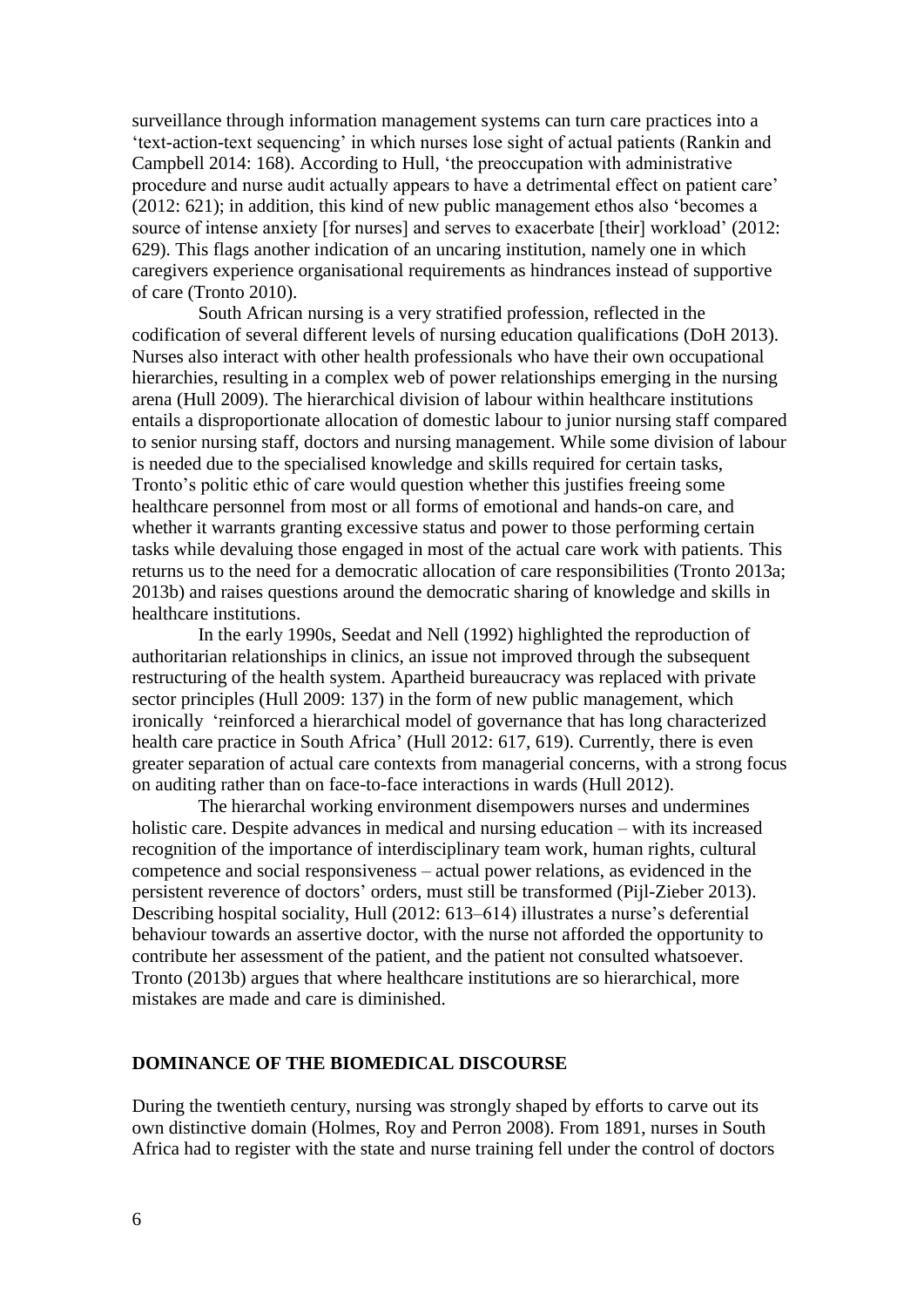(Digby 2006). In the twentieth century, the medical profession's control over nursing gradually lessened as nursing leaders successfully advocated for professional recognition, higher academic qualifications, greater autonomy and a separate professional council (Horwitz 2011). However, while the integration of nursing into university education aided the professionalisation of nurses, it also created conditions for a stronger emphasis on biomedical subjects, despite the simultaneous inclusion of human sciences in the nursing curriculum (Horwitz 2011: 4–5).

Nonetheless, building on the work of Barbara Carper, one way in which international nursing asserted its distinctiveness from medicine was by championing aesthetic, ethical and personal knowledge in addition to empirical medical knowledge (Archibald 2012; Holmes, Perron and O'Byrne 2006).This approach faces a threat in the recent rise of postpositivism and evidence-based nursing as the new normaive paradigm for the discipline. Given that institutional medicine's authority is rarely challenged, nursing followed suit when the former adopted evidence-based medicine as its benchmark (Holmes, Roy and Perron 2008), including terminology such as nursing diagnoses, evidence-based practice, best practices, best evidence and randomised controlled trials (Holmes, Perron and O'Byrne 2006). This approach requires measurable, observable phenomena which thus excludes the emotional, ethical and socio-political dimensions of caring (Holmes, Perron and O'Byrne 2006; Holmes, Roy and Perron 2008). Evidence-based guidelines have also been criticised for diminishing critical thinking and professional responsibility amongst nurses (O'Halloran, Porter and Blackwood 2010).

The evidence-based movement continues to promote dominant biomedical research designs, with most qualitative research designs deemed less important in the evidence hierarchy (Holmes and O'Byrne 2012). However, nurses are promoting efforts to increase the acceptability of qualitative research, as evidenced in the establishment of the Joanna Briggs Institute (Pearson, Wiechula, Court and Lockwood 2005).

With the exception of medicine, nursing tends to be unreceptive to knowledge coming from outside its disciplinary boundaries (Holmes, Perron and O'Byrne 2006). This is particularly problematic in South Africa, as the dominant biomedical paradigm perpetuates a Eurocentric approach to patients and results in the 'reproduction of a monolingual, English-centred approach to health care' and the 'regular exclusion [of African languages] from the hospital setting' (Deumert 2010: 59). While South African student nurses are exposed to diverse cultures and languages in community settings, their training is often not conducive to developing a thorough understanding of cultures and languages different from their own (Beukes, Nolte and Arries 2010), nor of other forms of medicine and healing. This is ironic as some nurses have been found to use other forms of healing, such as African traditional healing, in conjunction with or as an alternative to biomedical care (Digby and Sweet 2002; Wreford 2005).

African traditional healing and nursing both embrace a pluralist and holistic outlook that understands human beings in relation to their larger environment and sociocultural networks, accommodates human emotion, motivation and meaning, and manifests an openness to different kinds of healing (Digby 2006: 282–284; Van Wyk 2005; Wreford 2005). Nurses could therefore play a pioneering role in creating an integrated healthcare system sensitive to the diverse cultural and healing needs of patients, especially given government policy on the integration of African Traditional Medicine in primary healthcare (Sorsdahl, Stein and Flisher 2013).

Unfortunately, in practice nurses more often introduce patients to and reinforce biomedical values relating to health, work and family life (Petersen 2000). Petersen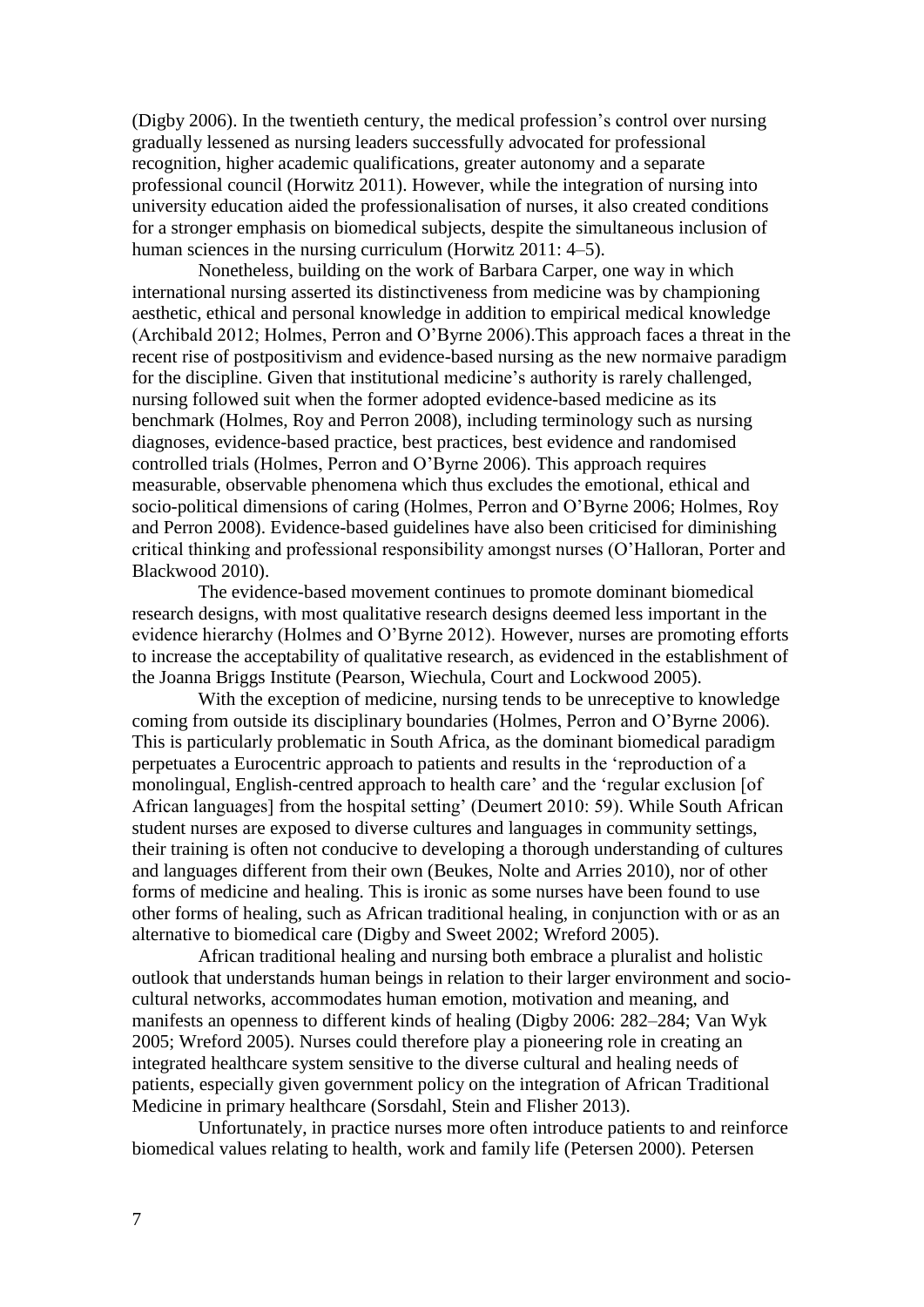(2000) moreover shows nurses' performance evaluations using daily records that focus on quantity over quality, diagnosis over understanding, and drugs administered over emotional care. This narrow range of healthcare is not aligned to the ethical principles of social justice, beneficence, altruism and caring contained in the South African Nursing Council's (2013) *Code of ethics for nursing practitioners in South Africa*. It also does not contribute to the internalisation of a human rights culture (London and Baldwin-Ragaven 2008) or seriously engage with issues of culture, race and oppression in nursing (Vandenberg 2010). The *Code of ethics for nursing practitioners in South Africa* itself often denotes culture negatively, for example as a possible cause for ethical dilemmas in 'situations of conflicting values', and in relation to nurses' duty 'to mitigate harmful cultural practices by communicating and educating communities' (SANC 2013: 7, 8). This may be another instance of a stance borrowed from biomedicine, which fails to recognise its own cultural specificity and only takes note of 'culture' in others when it poses a problem.

A narrow focus on biomedical healthcare can encourage a victim-blaming discourse by conceptualising health problems as diseases, locating problems within the individual patient, and failing to consider psychosocial or other contextual factors. Wong (2004: 10) points out that '[t]here has been some evidence that when the availability of medical services is restricted, there is a tendency for healthcare professionals to conceptualize patients in negative ways'. In South Africa, nurses have been found to ill-treat patients they regard as bad, difficult, irresponsible or uncooperative (Fassin 2008; Lewin and Green 2009; Van der Walt and Schwartz 1999).

### **MECHANISATION AND FRAGMENTATION**

Another key discourse shaping healthcare and nursing is the application of organisational theory to medical institutions (Obholzer and Zagier Roberts 1994). Classical management theory conceives of organisations as rational systems that function with mechanistic efficiency (Morgan 1997). This practice is valorised by Taylor's principles of scientific management and shaped development of nursing management in the early twentieth century (Van der Walt and Swartz 2002).

The principle of splitting the planning and design of work from its implementation is frequently viewed as the most destructive element of Taylor's approach. It entails a division of labour between managers and workers, with the former responsible for planning and supervising the execution of work, and the latter for performing the actual work broken up into small, discrete tasks. The rationale was to simplify jobs so that labour would be cheap, quick to train, easy to supervise and to replace. In nursing, task orientation means one nurse no longer provides the complete care for a particular patient: rather, different nurses perform different tasks, such as dressings, medication or observations, for all patients, in an assembly-line manner. Rispel and Schneider (1991) liken nursing to factory work where nurses perform a series of defined tasks rather than being holistically involved in patient recovery. In a study of factors eroding nurses' caring concern, students reported that the fragmentation of nursing work and also their frequent clinical reallocation to new wards prevented them from caring for patients as people and resulted in situations where 'the patient becomes the Betadine dressing in bed X and the like' (Van der Wal 2006: 65). Students added that schedules did not allow time for caring, since talking with patients was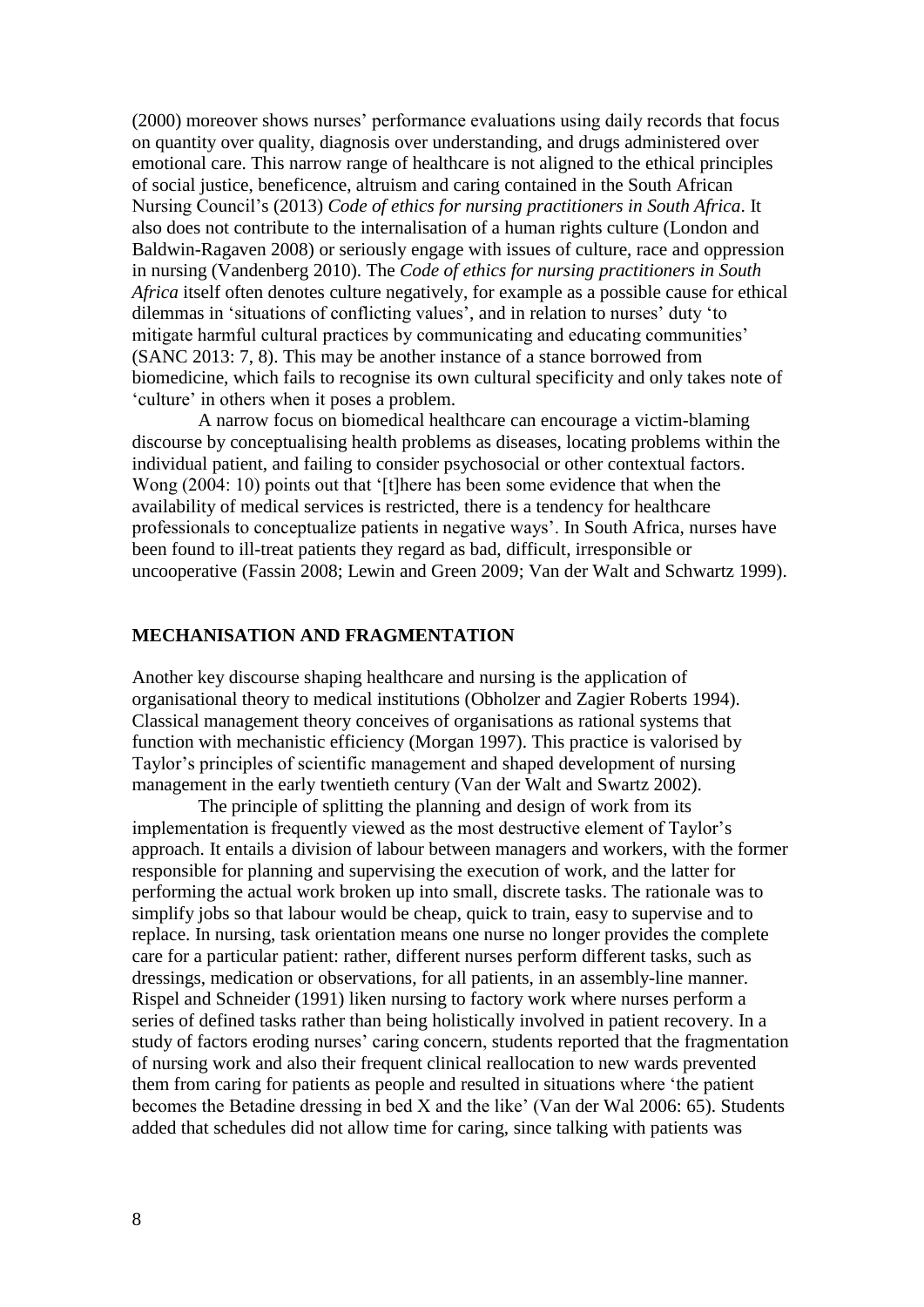judged as work evasion. Moreover, routinised work induced boredom and cynicism (Van der Wal 2006).

Task orientation became entrenched in nursing practice partly because it 'enabled nurse managers to maintain maximum control over the performance of the workforce' (Van der Walt and Swartz 2002: 1006). According to Rispel and Schneider (1991), the professionalisation of South African nursing during the twentieth century was undercut by an opposing trend of proletarianisation which entailed the fragmentation of nursing into tasks, the deskilling of individuals and the loss of personal autonomy within nursing practice. This task fragmentation continues today with increasing subdivision of nursing tasks and their reassignment to 'less trained, lower paid workers' (Austin 2011: 159). It is also reflected in the stark mechanistic language of the planning and policy documents of the National Department of Health (DoH), for instance its *Human resources for health (HRH) strategy for the health sector 2012/13 – 2016/17*, which speaks of 're-engineering' primary health care and 'shifting tasks to the category of worker that can most efficiently perform the work' (DoH 2011a: 66). Indeed, current government initiatives within the South African healthcare sector clearly demonstrate a preoccupation with implementing rationalised bureaucracy and its associated ideals of 'extreme efficiency, calculability, predictability, and control' (Austin 2011: 159, citing Ritzer 2011).

Although holistic care is mentioned, the overall clinical focus within healthcare is task-oriented and located within a paradigm that equates effectiveness with speed (Gaede, Mahlobo, Shabalala, Moloi and Van Deventer 2006). This is evident in the DoH's (2011c) *National core standards for health establishments in South Africa*, which, notwithstanding prominent display of the phrase 'Towards quality care for patients', embodies a highly corporate and bureaucratic approach focused predominantly on measures and procedures aimed at efficiency gains. Rudge (2011: 170) comments that this approach often functions 'to overcome resistance or dull the effects of alienation on work place conditions', deliberately allowing us little time 'to reflect on where and in what way we could alter our situations'.

The *National core standards for health establishments in South Africa* is filled both with the language of monitoring and surveillance, using terms such as 'compliance', 'assessment' and 'audit', and with impersonal terminology unsuited to holistic care practices (DoH 2011c). Additionally, it includes a customer service model, something that critics deem inappropriate in healthcare contexts as it turns healthcare providers into traders, eroding the ethical responsibilities of healthcare institutions by reducing patients to numbers, denying the intimacy of caring, and effectively silencing the power imbalance and moral relationship between patient and nurse or doctor (Austin 2011; Tronto 2008; Woods 2014). Tronto (2010) states that care that is conceptualised as a commodity rather than as a process is an indicator of an uncaring institution.

The *National core standards for health establishments in South Africa* also omits or reduces linguistic, socio-cultural and religious diversity issues, such as cultural and religious concerns which are reduced to issues concerning waste disposal and food (DoH 2011c: 44, 45). Neither the effect on patient care of the predominance of certain cultures and languages in South African healthcare settings (Deumert 2010) nor the relationship between biomedical care and traditional healing is addressed. Despite the document briefly mentioning the need for community involvement in the planning of local health services and staff participation in decision-making about service quality (DoH 2011c: 30, 34), the standardisation of care practices is assumed and reinforced,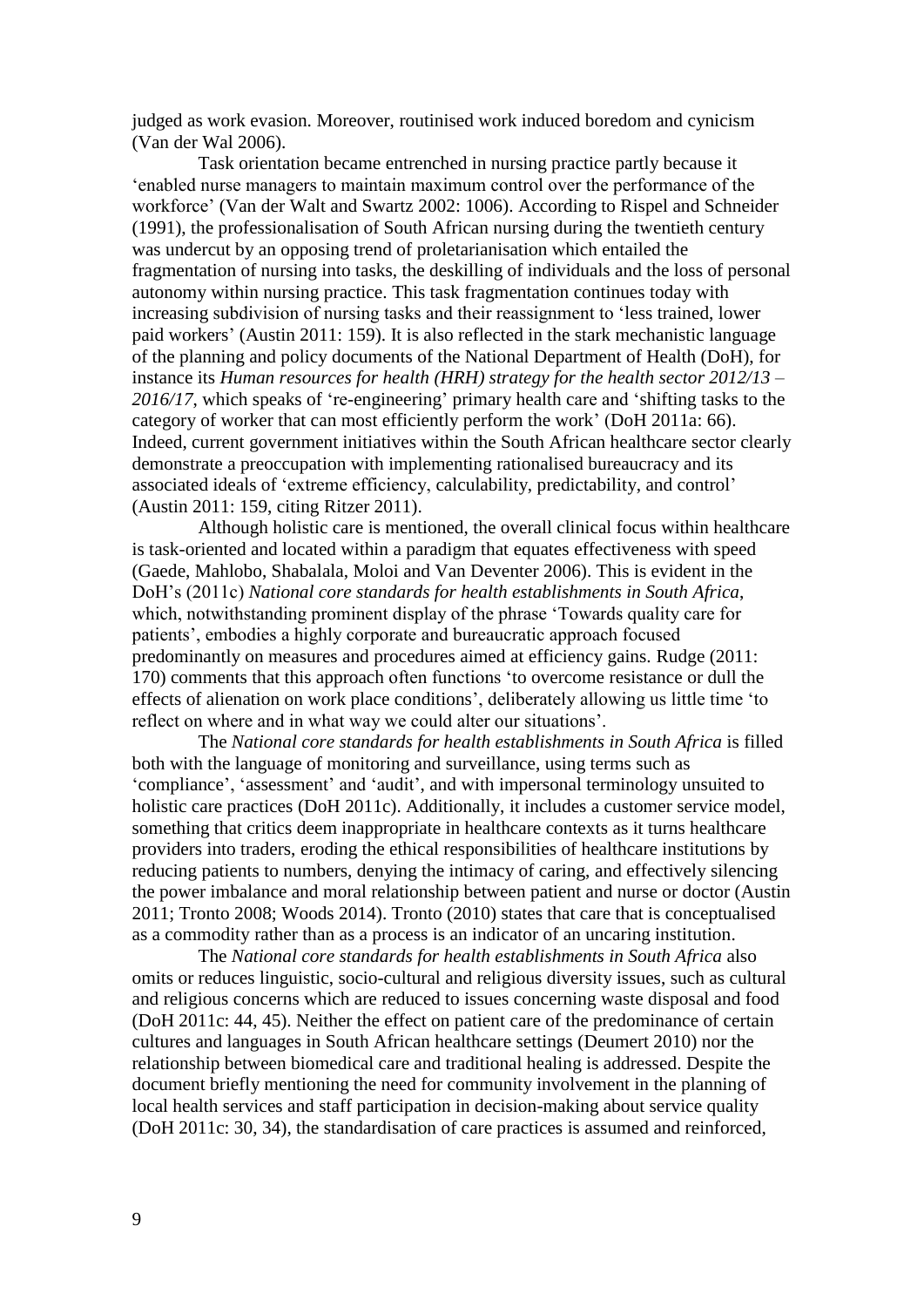leaving little room for sensitivity to specific care needs of individuals, communities or staff members themselves.

The increasing objectification of care practices through authoritative texts with standardised instructions removes nurses' autonomy and discretion, disregards their experiential knowing, and renders unscheduled care in response to actual patient needs unlikely (Rankin and Campbell 2014). While counselling in HIV clinics is understood to require empathetic, supportive and personalised consultation, success is measured on numbers seen and items completed on a checklist. This indicates the same warning signs of an uncaring institution evident in the practices of surveillance and narrow biomedical approach discussed above, namely, a disregard for particularity and plurality in the care needs and practices of communities and individuals (Tronto 2010).

The fragmentation of holistic nursing care into tasks, effectively turning nurses into factory workers, is a source of alienation to the nurse in the Marxist sense and also further removes nursing from the arena of care to that of management and control, where people and their needs are decontextualised into fragmented pieces of labour. Tronto (2011: 170) stresses that we should question the necessity of problematic practices in order to assume responsibility for changing them.

### **CONCLUSION**

Drawing on Tronto's political ethic of care and Foucaultian understandings of disciplinary power, we have argued that the discourses and practices shaping institutionalised nursing internationally, coupled with local historical legacies of gender, class, racial and socio-cultural inequalities, diminish the possibility of democratic, socially responsive and humane care in South African healthcare institutions. Although resource and staff shortages play a significant role in undermining quality nursing care in South Africa, this is greatly exacerbated by nursing being subjected to the dominant discursive frameworks of biomedicine and neo-liberal governmentality. While the importance of holistic care is mentioned in policy, the adoption of new public management in healthcare, the rise of evidence-based nursing and the continued prevalence of a task orientation approach in South African nursing intersect, creating a reductionist framework for nursing care. The resulting hierarchical practices of surveillance, audit culture, narrow focus on biomedical care, and mechanisation and fragmentation of nursing work, all render care practices insensitive to people's diverse care needs. This disempowers and devalues nurses by preventing them from exercising their discretion and nursing expertise in care contexts and by eroding their caring concern. Rather than offering a democratic and socio-politically responsive approach to the predicaments of nursing care, these practices have contributed to the deterioration of South African nurses' working conditions following the expansion and restructuring of the country's health system.

Accordingly, the seven warning signs of uncaring institutions outlined by Tronto (2010) are all discernible in South African healthcare institutions. These include the assumption that only patients are in need of care, thereby disregarding the care needs of all people, including caregivers; ; an approach that takes patient needs as fixed and given, rather than responsive to individual and socio-cultural diversity; a conceptualisation of care as a commodity delivered through a customer service model; the mistreatment of patients, including excluding them from decisions over their own care; a simplistic conceptualisation of care centering only on care-giving, often resulting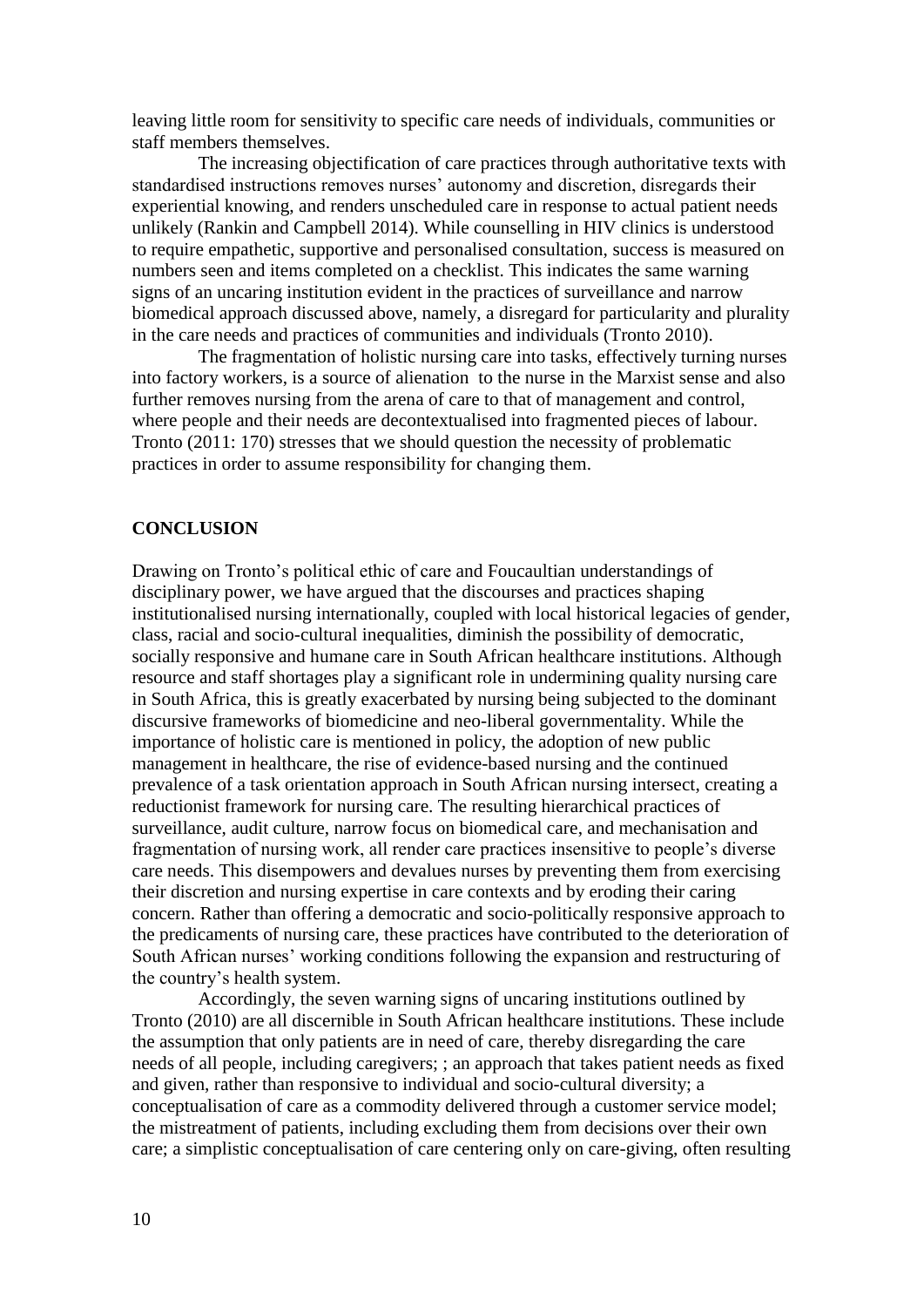in the misplaced blaming of healthcare personnel for systemic flaws and cost-cutting policies; organisational requirements such as task orientation and excessive auditing culture which hinder rather than support care; and allocation of care work along gender, class and racial lines, with nursing remaining feminised and devalued.

These challenges to care seem insurmountable in that they are embedded in institutionalised hierarchies and disciplinary regimes, exacerbated by inequalities in South Africa's healthcare and social context. Yet Tronto's (2013a) feminist democratic ethic of care offers a new approach by refocusing government and society on making care the central value of democracy. A democratisation of care realities within the healthcare system entails giving healthcare personnel, including nurses and healthcare workers who perform the most care work, an equal say in identifying care needs and allocating care responsibilities. According to Tronto (2013b), flattening institutional hierarchies 'is one way to make medicine more democratic and also a way to make it better'. This would, however, go counter to the current culture of top-down managerialism in the South African healthcare sector and to the increasing occupational stratification in nursing and related healthcare professions (DoH 2011a: 2013).

In promoting a conception of 'care as a public value and as a set of public practices' (Tronto 2013a: 18), we can revalue the physical and emotional care work in nursing as a central and important contribution to society, thereby ensuring it receives priority when allocating resources and finances. Doing so would remove the need for the current trends to improve nursing's status, with its focus on more specialised biomedical skills over physical and emotional care practices, and its task delegation of the most denigrated domestic aspects of nursing care to lower-paid and less qualified workers, regardless of whether this serves the healthcare needs of patients and the broader population (Marks 1997). What we need instead is a profound shift in society's values and priorities, and a concomitant reorganisation of its institutions so that all aspects of care are placed at the centre, rather than marginalised to the periphery.

In order to create caring healthcare institutions, we need to shift from the current framework of care in which neither the caregiver nor the patients' needs for care are adequately recognised. This means reversing task fragmentation within nursing care and facilitating care processes where nurses engage more holistically with patients' care. It includes sensitivity towards the particularity and plurality of care needs and realities for communities and individuals, by providing 'attention to human activities as particular and admitting of other possible ways of doing them and to diverse humans having diverse preferences about how needs might be met' (Tronto 2010: 162). It also requires challenging the way in which nurses' inability to acknowledge their own vulnerability is inbuilt in the institutionalised mechanistic framework dominating nursing practices. Facilitating self-care for caregivers is crucial for their own well-being and has been shown to result in improved care for patients.

Finally, Tronto's (2013b) political ethics of care challenges the biomedical paradigm to move beyond focusing on the clinician-patient relationship as a dyad and the distancing of patients as repositories of biomedical deficit (Petersen, 2000a, 2000b). Instead, it conceives of care relations as a broader network also involving nurses, the patient's family and others. This would require considering the purpose of healthcare, involving patients in the decision-making process and reducing the power imbalance between doctors and nurses. A political ethics of care that integrates relational and social ethics effectively offers 'an ideal ethic for health care practices' as it is responsive to the socio-cultural and political contexts of diverse societies (Woods 2014: 107). It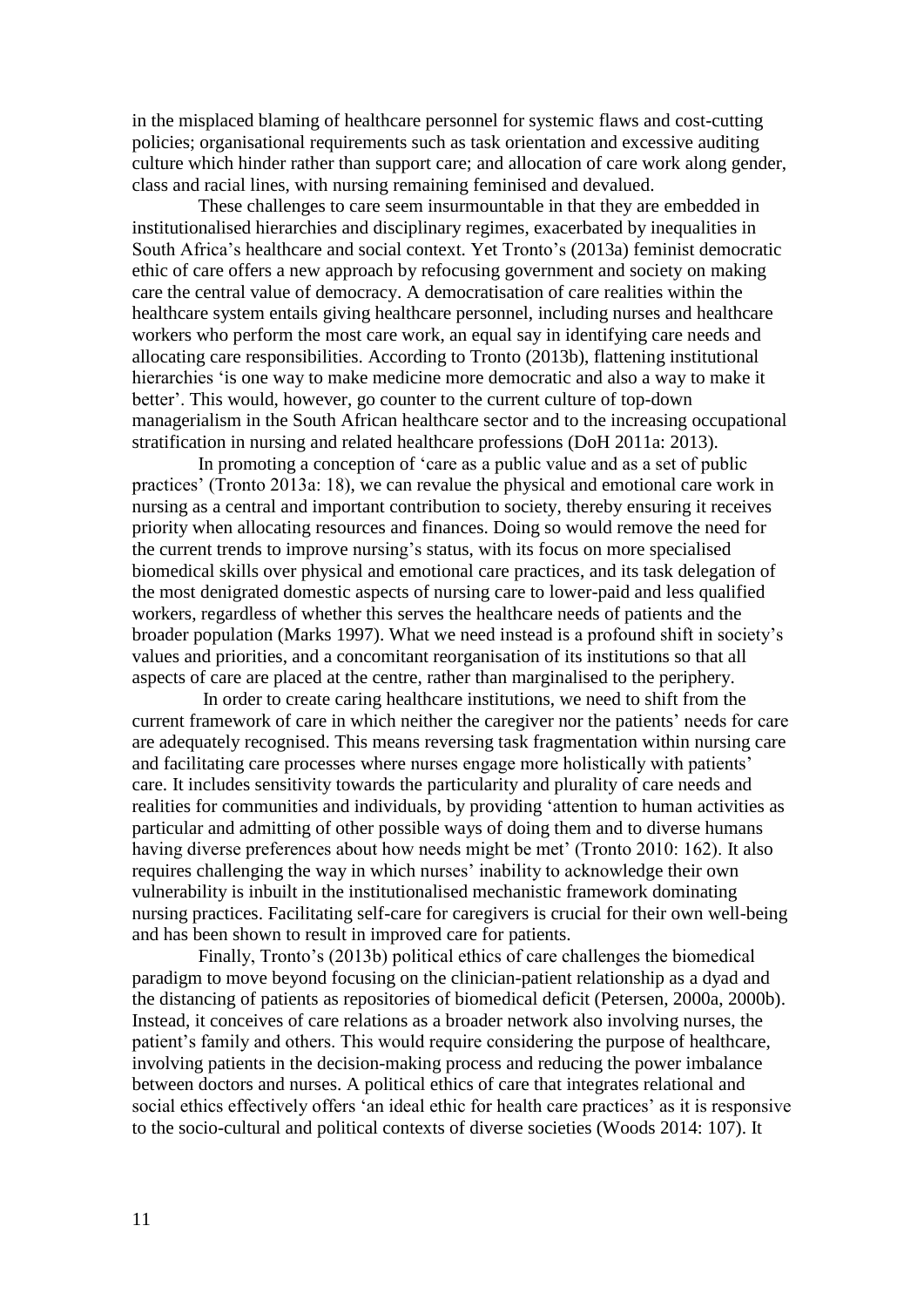offers a way to begin addressing the following concern so aptly captured by Marks (1997: 40):

> Until health systems are rethought as a whole, and the relationships between care and cure, community and clinic, doctor and nurse, patient and 'professional', are transformed, the more flexible and empowering modalities needed for primary and community health care will remain as elusive as ever.

This focus on institutionalised nursing in South Africa has highlighted that redressing dominant constructions of care in our society is long overdue. It indicates that our entire healthcare system requires a different kind of transformation if we are to recognise and value the importance of democratic, humane and holistic care practices within nursing and healthcare more broadly.

# **ACKNOWLEDGEMENTS**

The authors would like to thank the reviewers for their constructive reviews.

# **REFERENCES**

Ackerman, E.R. & Bezuidenhout, M.C. 2007. Staff dissatisfaction in the theatre complex of a private hospital. *Curationis* 30(3): 68–73.

Archibald, M.M. 2012. The holism of aesthetic knowing in nursing. *Nursing Philosophy* 13(3): 179–188.

Austin, W.J. 2011. The incommensurability of nursing as a practice and the customer service model: An evolutionary threat to the discipline. *Nursing Philosophy* 12: 158–166.

Bagraim, J. 2013. Commitment and the emigration intentions of South African professional nurses. *Health SA Gesondheid* 18(1), Art. #512.

Beukes, S., Nolte, A.G.W. & Arries, E. 2010. Value-sensitive clinical accompaniment in community nursing science. *Health SA Gesondheid* 15(1), Art. #485.

Bowden, P. 2000. An 'ethic of care' in clinical settings: encompassing 'feminine' and 'feminist' perspectives. *Nursing Philosophy* 1: 36–49.

Bruce, J. & Sangweni, B. 2012. The relationship between burnout and job satisfaction among registered nurses at an academic hospital in Johannesburg, South Africa. *Africa Journal of Nursing and Midwifery* 14(1): 89–104.

Darbyshire C. & Fleming V.E.M. 2008. Governmentality, student autonomy and nurse education. *Journal of Advanced Nursing* 62(2): 172–179.

Democratic Nursing Organisation of South Africa (DENOSA). 2013. Nurses and doctors to raise their voice on conditions they work under at the launch of PPE campaign. Media alert, 20 August 2013. Retrieved from [http://www.denosa.org.za/upload/Media\\_Statements/Nurses\\_and\\_doctors\\_to\\_raise\\_thei](http://www.denosa.org.za/upload/Media_Statements/Nurses_and_doctors_to_raise_their_voice_on_conditions.pdf) [r\\_voice\\_on\\_conditions.pdf](http://www.denosa.org.za/upload/Media_Statements/Nurses_and_doctors_to_raise_their_voice_on_conditions.pdf) (accessed 4 March 2014).

De Swardt, H.C., Du Toit, H.S. & Botha, A. 2012. Guided reflection as a tool to deal with the theory-practice gap in critical care nursing students. *Health SA Gesondheid* 17(1) Art. #591.

Deumert, A. 2010. 'It would be nice if they could give us more language' – Serving South Africa's multilingual patient base. *Social Science & Medicine* 71(1): 53– 61.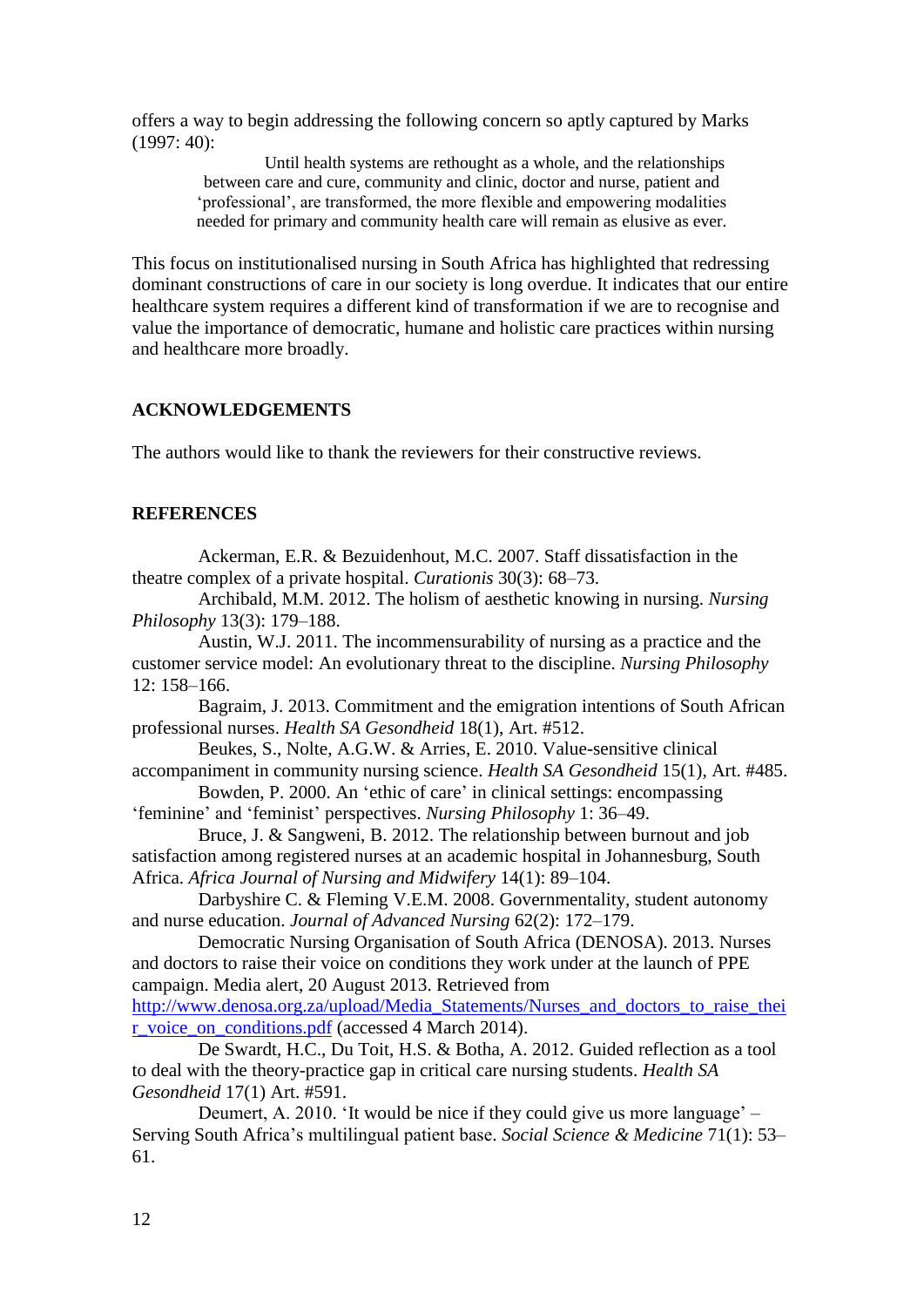Digby, A. 2006. *Diversity and division in medicine: Health care in South Africa from the 1800s*. Bern: Peter Lang.

Digby, A. & Sweet, H. 2002. Nurses as culture brokers in twentieth-century South Africa. In W. Ernst (ed.). *Plural Medicine, Tradition and Modernity, 1800–2000*. London: Routledge, 113–129.

Ditlopo, P., Blaauw, D., Rispel, L., Thomas, S. & Bidwell, P. 2013. Policy implementation and financial incentives for nurses in South Africa: A case study on the occupation-specific dispensation. *Global Health Action* 6**:** 19289.

DoH (Department of Health). 2011a. *Human resources for health South Africa: HRH strategy for the health sector 2012/13–2016/17*. Retrieved from

[http://www.hst.org.za/sites/default/files/hrh\\_strategy.pdf](http://www.hst.org.za/sites/default/files/hrh_strategy.pdf) (accessed 29 January 2014). DoH (Department of Health). 2011b. *District health management information* 

*system (DHMIS) policy*. Retrieved from <http://www.health.gov.za/docs/Policies/2012/dhmis.pdf> (accessed 4 March 2014).

DoH (Department of Health). 2011c. *National core standards for health establishments in South Africa*. Tshwane: National Department of Health. Retrieved from [http://www.doh.gov.za/docs/notices/2013/NCS\\_for\\_Health\\_FINAL.pdf](http://www.doh.gov.za/docs/notices/2013/NCS_for_Health_FINAL.pdf) (accessed 13 September 2013).

DoH (Department of Health). 2012. *District health management information system (DHMIS) – standard operating procedures: Facility level*. Retrieved from <http://www.health.gov.za/docs/Policies/2014/5SOPFacilitylevel.pdf> (accessed 4 March 2014).

DoH (Department of Health). 2013. *The national strategic plan for nurse education, training and practice 2012/13 to 2016/17*. Retrieved from [http://www.health.gov.za/docs/strategic/2013/Strategic\\_Plan\\_for\\_Nurse\\_Education\\_Tra](http://www.health.gov.za/docs/strategic/2013/Strategic_Plan_for_Nurse_Education_Training_and_Practice.pdf) ining and Practice.pdf (accessed 4 March 2014).

Eygelaar, J.E. & Stellenberg, E.L. 2012. Barriers to quality patient care in rural district hospitals. *Curationis* 35(1), Art. #36.

Fassin, D. 2008. The elementary forms of care: An empirical approach to ethics in a South African hospital. *Social Science & Medicine* 67(2): 262–270.

Foster, K.E. 2005. Clinics, communities, and cost recovery: Primary health care and neoliberalism in postapartheid South Africa. *Cultural Dynamics* 17(3): 239– 266.

Foucault, M. 1973. *The birth of the clinic.* London: Tavistock Publications. Foucault, M. 1977. *Discipline and punish: The birth of the prison.*

Harmondsworth: Penguin.

Gaede, B., Mahlobo, S., Shabalala, K., Moloi, M. & Van Deventer, C. 2006. Limitations to practising holistically in the public sector in a rural sub-district in South Africa. *Rural and Remote Health* 6, Article 607.

Gallagher, A. 2014. Moral boundaries and nursing ethics. In G. Olthuis, H. Kohlen & J. Heier (eds.). *Moral boundaries redrawn*. Leuven: Peeters, 133–149.

Gastaldo, D.,& Holmes, D. 1999. Foucault and nursing: A history of the present. *Nursing Inquiry* 6(4): 231–240.

Holmes, D., Perron, A. & O'Byrne, P. 2006. Evidence, virulence, and the disappearance of nursing knowledge: A critique of the evidence-based dogma. *Worldviews on Evidence-Based Nursing* 3(3): 95–102.

Holmes, D., Roy, B. & Perron, A. 2008. The use of postcolonialism in the nursing domain: Colonial patronage, conversion, and resistance. *Advances in Nursing Science* 31(1): 42–51.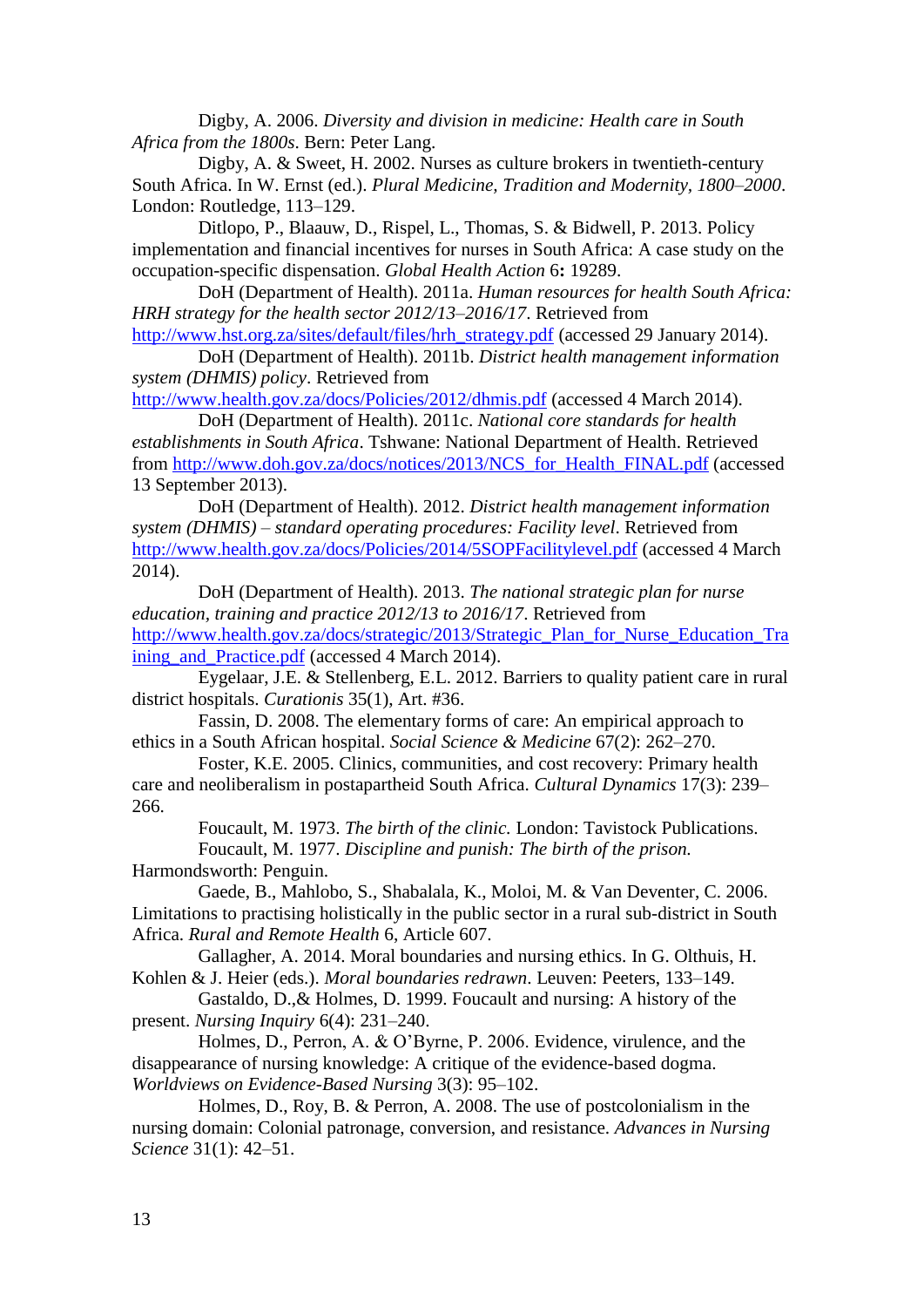Holmes, D. & O'Byrne, P. 2012. Resisting stratification: Imperialism, war machines and evidence-based practice. In A. Broom & J. Adams (eds.). *Evidence-based healthcare in context*. Farnham, Surrey: Ashgate, 43–58.

Horwitz, S. 2007. 'Black nurses in white': Exploring young women's entry into the nursing profession at Baragwanath Hospital, Soweto, 1948–1980. *Social History of Medicine* 20(1): 131–146.

Horwitz, S. 2011. The nurse in the university: A history of university education for South African nurses: A case study of the University of the Witwatersrand. *Nursing Research and Practice*, Article 813270.

Hull, E. 2009. Status, morality and the politics of transformation: An ethnographic account of nurses in KwaZulu-Natal, South Africa. Ph.D. thesis, Department of Anthropology, London School of Economics and Political Science. Retrieved from

[http://etheses.lse.ac.uk/320/1/Hull\\_Status,%20morality%20and%20the%20politics%20](http://etheses.lse.ac.uk/320/1/Hull_Status,%20morality%20and%20the%20politics%20of%20transformation.pdf) [of%20transformation.pdf](http://etheses.lse.ac.uk/320/1/Hull_Status,%20morality%20and%20the%20politics%20of%20transformation.pdf) (accessed 20 March 2014).

Hull, E. 2012. Paperwork and the contradictions of accountability in a South African hospital. *Journal of the Royal Anthropological Institute (N.S.)* 18: 613–632.

Hutchinson, M., Vickers, M., Jackson, D. & Wilkes, L. 2006. Workplace bullying in nursing: Towards a more critical organisational perspective. *Nursing Inquiry* 13: 118–126.

Khoza, V.L., Du Toit, H.S. & Roos, J.H. 2010. Implementation of the 'Batho Pele' (People First) principles in one public hospital in South Africa: Patients' experiences. *Africa Journal of Nursing and Midwifery* 12(2): 58–68.

Klopper, H.C., Coetzee, S.K., Pretorius, R. & Bester, P. 2012. Practice environment, job satisfaction and burnout of critical care nurses in South Africa. *Journal of Nursing Management* 20(5): 685–695.

Lekalakala-Mokgele, E. 2006. Facilitation as a teaching strategy: Experiences of facilitators. *Curationis* 29(3): 61–69.

Lewin, S. & Green, J. 2009. Ritual and the organisation of care in primary care clinics in Cape Town, South Africa. *Social Science & Medicine* 68(8): 1464–1471.

London, L. & Baldwin-Ragaven, L. 2008. Human rights and health: Challenges for training nurses in South Africa. *Curationis* 31(1): 5–18.

McIntosh, J. & Stellenberg, E.L. 2009. Effect of a staffing strategy based on voluntary increase in working hours on quality of patient care in a hospital in KwaZulu-Natal. *Curationis* 32(2): 11–20.

Magoro, M.T., Hoque, M.E. & Van der Heever, H. 2011. ART patients' satisfaction level regarding comprehensive HIV and AIDS care management and antiretroviral treatment programme in Pretoria. *Southern African Journal of Epidemiology and Infection* 27(2): 71–75.

Marks, S. 1997. The legacy of the history of nursing for post-apartheid South Africa. In A.M. Rafferty, J. Robinson & R. Elkan (eds.). *Nursing history and the politics of welfare*. London: Routledge, 29–44.

Meiring, A. & Van Wyk, N.C. 2013. The image of nurses and nursing as perceived by the South African public. *Africa Journal of Nursing and Midwifery* 15(2):  $3 - 15$ .

Mokoka, E., Oosthuizen, M.J. & Ehlers, V.J. 2010. Retaining professional nurses in SA – Nurse managers' perspectives. *Health SA Gesondheid* 15(1), Art. #484.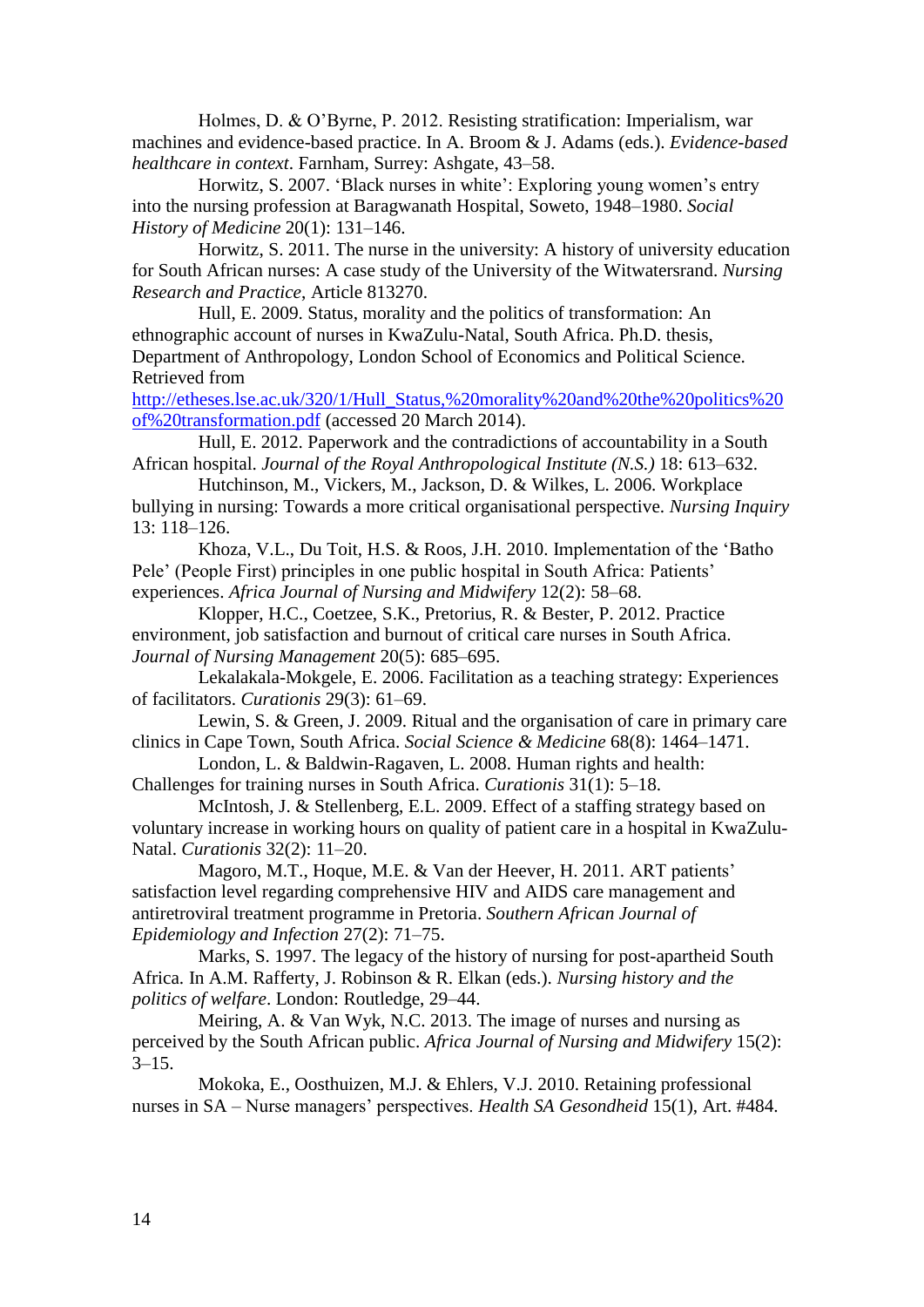Mokoka, K.E., Ehlers, V.J. & Oosthuizen, M.J. 2011. Factors influencing the retention of registered nurses in the Gauteng Province of South Africa. *Curationis*  34(1), Art. 16.

Morgan, G. 1997. *Images of organization.* London: Sage.

Obholzer, A. & Zagier Roberts, V. (eds.) 1994. *The unconscious at work:* 

*Individual and organisational stress in the human services*. London: Routledge.

O'Halloran, P., Porter, S. & Blackwood, B. 2010. Evidence based practice and

critics: what is a nurse manager to do? *Journal of Nursing Management* 18: 90–95.

Oosthuizen, M.J. 2012. The portrayal of nursing in South African newspapers: A qualitative content analysis. *Africa Journal of Nursing and Midwifery* 14(1): 49–62.

Oosthuizen, M. & Ehlers, V.J. 2007. Factors that may influence South African nurses' decisions to emigrate. *Health SA Gesondheid* 12(2): 14–26.

Pearson, A., Wiechula, R., Court, A. & Lockwood, C. 2005. The JBI model of evidence-based healthcare. *International Journal of Evidence Based Healthcare*, 3(8): 207–216.

Perron, A. 2013. Nursing as 'disobedient' practice: Care of the nurse's self, parrhesia, and the dismantling of a baseless paradox. *Nursing Philosophy* 14(3): 154– 167.

Perron, A., Fluet, C. & Holmes, D. 2005. Agents of care and agents of the state: Bio-power and nursing practice. *Journal of Advanced Nursing* 50(5): 536–544.

Petersen, I. 2000. Comprehensive integrated primary mental health care for South Africa. Pipedream of possibility? *Social Science and Medicine* 51: 321–334.

Phaswana-Mafuya, N., Peltzer, K. & Stevenson Davids, A. 2011. Patients' perceptions of primary health care services in the Eastern Cape, South Africa. *African Journal for Physical, Health Education, Recreation and Dance* 17(3): 502–516.

Pienaar, J.W. & Bester, C.L. 2011. The impact of burnout on the intention to quit among professional nurses in the Free State region – a national crisis? *South African Journal of Psychology* 41(1): 113–122.

Pijl-Zieber, E.M. 2013. Doctors' orders and the language of representation. *Nursing Philosophy* 14(2): 139–147.

Pillay, R. 2009a. Work satisfaction of professional nurses in South Africa: A comparative analysis of the public and private sectors. *Human Resources for Health* 7: 15.

Pillay, R. 2009b. Retention strategies for professional nurses in South Africa. *Leadership in Health Services* 22(1): 39–57.

Rankin, J. & Campbell, M. 2014. Care and gender in nurses' institutionally organized work. In G. Olthuis, H. Kohlen & J. Heier (eds.). *Moral boundaries redrawn*. Leuven: Peeters, 153–173.

Rispel, L. 2010. Foreword. In B. Mash, J. Blitz, D. Kitshoff & S. Naude (eds.). *South African clinical nurse practitioners' manual*. Pretoria: Van Schaik.

Rispel, L. & Schneider, H. 1991. Professionalization of South African nursing: Who benefits? *International Journal of Health Services* 21(1): 109–126.

Rothmann, S., Van der Colff, J.J. & Rothmann, J.C. 2006. Occupational stress of nurses in South Africa. *Curationis* 29(2): 22–33.

Rudge, T. 2011. The 'well-run' system and its antimonies. *Nursing Philosophy* 12(3): 167–176.

its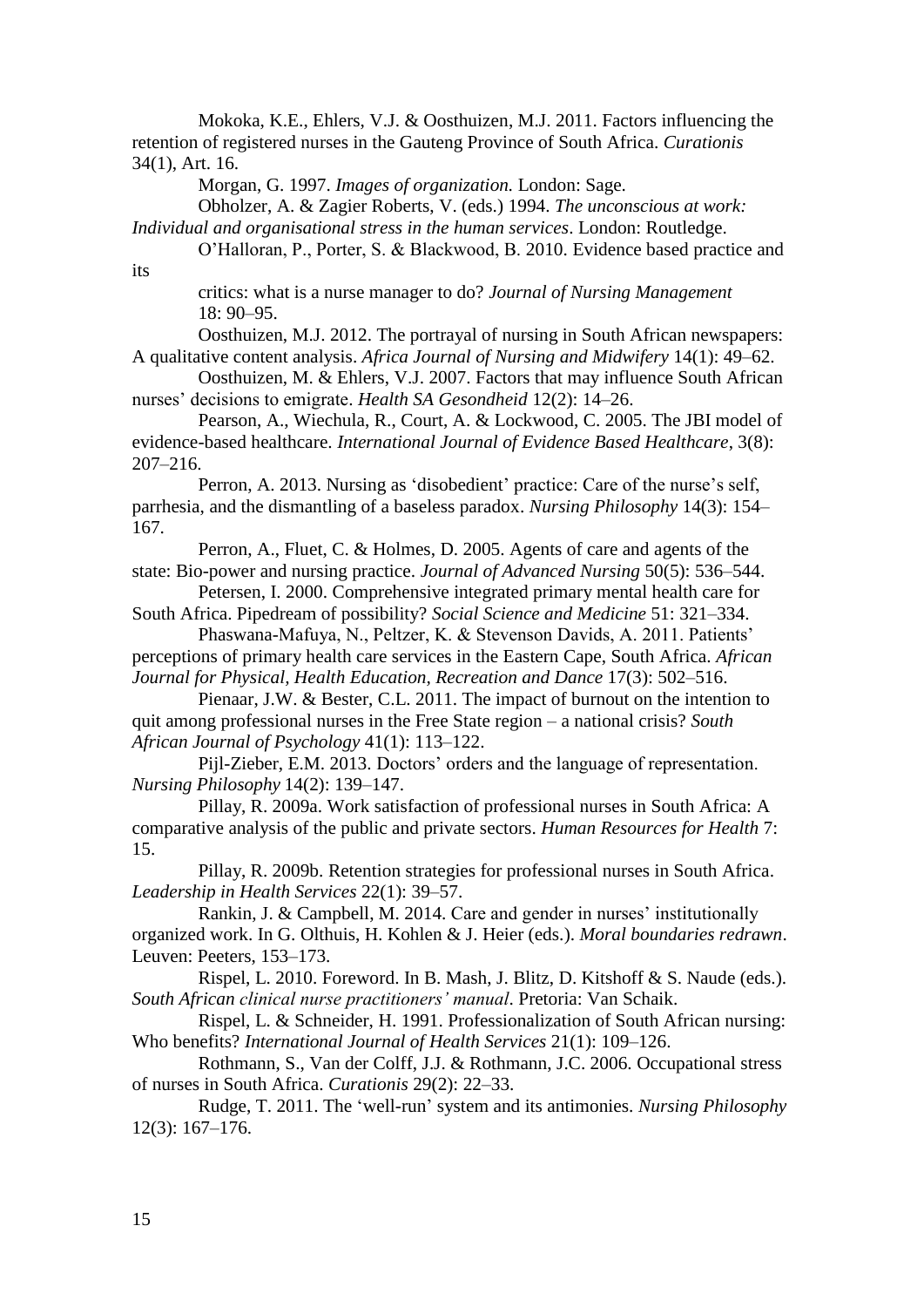Seedat, M. & Nell, V. 1992. Authoritarianism and autonomy. Conflicting value systems in the introduction of psychological services in a South African primary health care system. *South African Journal of Psychology* 22(4): 185–193.

Sellman, D. 2012. A shortage of caring in British nursing? *Nursing Philosophy*  13(3): 159–160.

Sorsdahl, K., Stein, D.J. & Flisher, A.J. 2013. Predicting referral practices of traditional healers of their patients with a mental illness: An application of the theory of planned behaviour. *African Journal of Psychiatry* 16(1): 35–40.

South African Nursing Council (SANC). 2013. *Code of ethics for nursing practitioners in South Africa*. Pretoria: SANC. Retrieved from [http://www.sanc.co.za/pdf/SANC%20Code%20of%20Ethics%20for%20Nursing%20in](http://www.sanc.co.za/pdf/SANC%20Code%20of%20Ethics%20for%20Nursing%20in%20South%20Africa.pdf) [%20South%20Africa.pdf](http://www.sanc.co.za/pdf/SANC%20Code%20of%20Ethics%20for%20Nursing%20in%20South%20Africa.pdf) (accessed 3 March 2014).

Tronto, J. 1993. *Moral boundaries: A political argument for an ethic of care*. New York: Routledge.

Tronto, J. 2006. Vicious circles of privatized caring. In M. Hamington & D.C. Miller (eds.), *Socializing care: Feminist ethics and public issues*. Lanham, MD: Rowman & Littlefield, 3–25.

Tronto, J. 2008. Consent as a grant of authority: A care ethics reading of informed consent.•In H. Lindemann, M. Verkerk & M.U. Walker (eds.). *Naturalized bioethics*. Cambridge: Cambridge University Press, 182–198.

Tronto, J. 2010. Creating caring institutions: Politics, plurality, and purpose. *Ethics and Social Welfare* 4(2): 158–171.

Tronto, J. 2011. A feminist democratic ethics of care and global care workers: Citizenship and responsibility. In R. Mahon & F. Robinson (eds.). *Feminist ethics and social policy*. Vancouver, BC: UBC Press, 162–177.

Tronto, J. 2013a. *Caring democracy: Markets, equality, and justice*. New York: NYU Press.

Tronto, J. 2013b. The challenges of medical care in a caring democracy. Public lecture presented at Ethos – Interdisciplinary ethics platform, University of Lausanne, Switzerland, 6 June 2013, 74 minutes. Retrieved from

<http://www.youtube.com/watch?v=91g5IvWDhqk> (accessed 15 February 2014). Tronto, J. 2014. *Moral Boundaries* after twenty years: From limits to

possibilities. In G. Olthuis, H. Kohlen & J. Heier (eds.). *Moral boundaries redrawn*. Leuven: Peeters, 9–26.

Vandenberg, H.E. 2010. Culture theorizing past and present: Trends and challenges. *Nursing Philosophy* 11(4): 238–249.

Van der Wal, D.M. 2006. Factors erosive to caring. *Africa Journal of Nursing and Midwifery* 8(1): 55–75.

Van der Walt, H.M. & Swartz, L. 1999. Isabel Menzies Lyth revisited: Institutional defences in public health nursing in South Africa during the 1990s. *Psychodynamic Counselling* 5(4): 483–495.

Van der Walt, H.M. & Swartz, L. 2002. Task orientated nursing in a tuberculosis control programme in South Africa: Where does it come from and what keeps it going? *Social Science & Medicine* 54(7): 1001–1009.

Van Wyk, N.C. 2005. Similarities in the meta-paradigm of nursing and traditional healing: An attempt to contribute to the integration of traditional medicine and western medicine in Africa. *Health SA Gesondheid* 10(3): 14–22.

Wong, W.H. 2004. Caring holistically within new managerialism. *Nursing Inquiry* 11(1): 2–13.